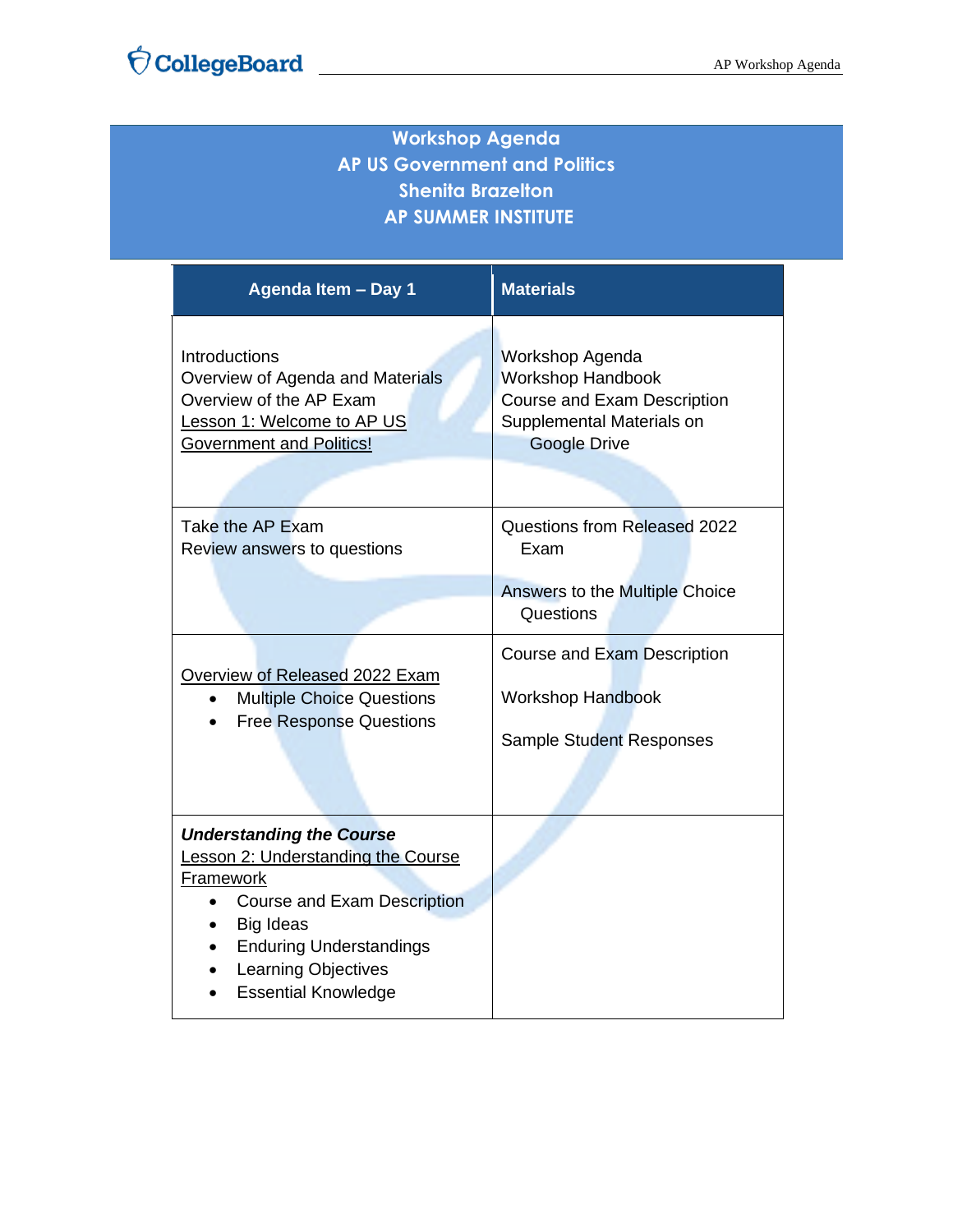| <b>Planning Your Course</b><br><b>Lesson 3: Integrating Content and</b><br><b>Skills</b>                                                                     | <b>Course and Exam Description</b><br>Workshop Handbook<br><b>Unit Guides</b> |
|--------------------------------------------------------------------------------------------------------------------------------------------------------------|-------------------------------------------------------------------------------|
| Lesson 4: Understanding the Unit<br>Guides<br><b>Lesson 5: Spiraling and Scaffolding</b>                                                                     |                                                                               |
| <b>Debrief</b><br>Q&A                                                                                                                                        |                                                                               |
| Agenda Item - Day 2                                                                                                                                          | <b>Materials</b>                                                              |
| <b>Lesson 6: Planning Your Course</b><br><b>Course Resources</b>                                                                                             | Sample Syllabi                                                                |
| <b>Course Planning</b><br><b>Instructional Videos</b><br><b>Analytical Reading Lessons</b><br>$\bullet$<br><b>Chief Reader Report</b><br><b>AP Classroom</b> | <b>Course Planning Guides</b>                                                 |
|                                                                                                                                                              |                                                                               |
| Lessons 6: Planning Your Course                                                                                                                              | <b>Workshop Handbook</b>                                                      |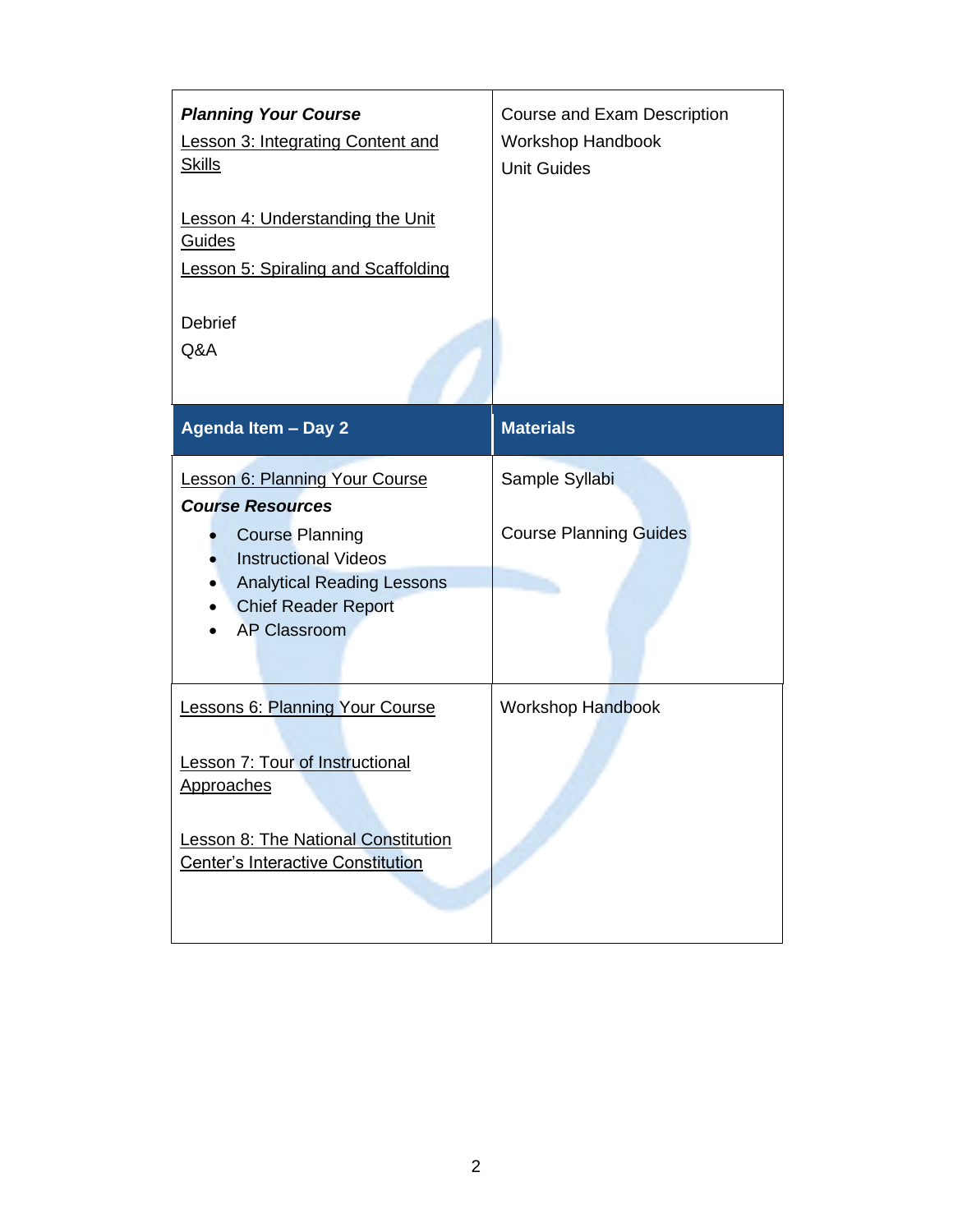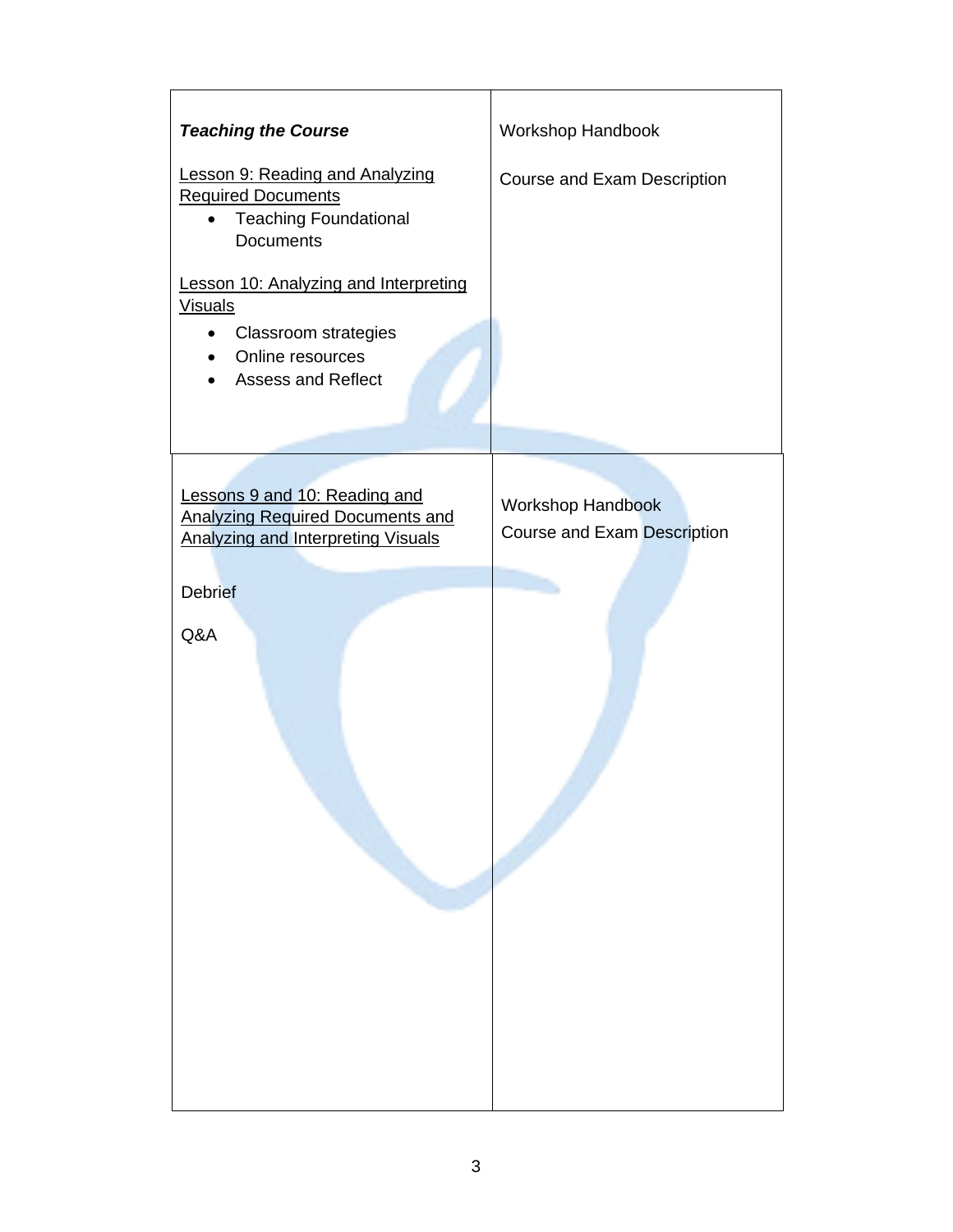| Agenda Item - Day 3                                                                                                                                                                                                                                                                                                                    | <b>Materials</b>                   |
|----------------------------------------------------------------------------------------------------------------------------------------------------------------------------------------------------------------------------------------------------------------------------------------------------------------------------------------|------------------------------------|
| <b>Teaching the Course</b>                                                                                                                                                                                                                                                                                                             | Course and Exam Description        |
| Overview of Lessons 11 and 12:<br><b>Analyzing and Comparing Supreme</b><br><b>Court Cases and Analyzing</b><br><b>Quantitative Data</b><br>Techniques for teaching<br><b>SCOTUS cases</b><br>Supreme Court comparison<br><b>Free Response Questions</b>                                                                               | <b>Workshop Handbook</b>           |
| <b>Lesson 11: Analyzing and Comparing</b><br><b>Supreme Court Cases</b>                                                                                                                                                                                                                                                                | <b>Course and Exam Description</b> |
| Techniques for teaching<br><b>SCOTUS cases</b><br>Supreme Court comparison<br><b>Free Response Questions</b><br><b>Lesson 12: Analyzing Quantitative Data</b><br>Techniques for teaching<br>$\bullet$<br>quantitative data<br><b>Quantitative Data Free</b><br>$\bullet$<br><b>Response Questions</b><br>Quantitative Data in Multiple | <b>Workshop Handbook</b>           |
| <b>Choice Questions</b><br><b>Lesson 13: Connect and Apply</b>                                                                                                                                                                                                                                                                         | <b>Course and Exam Description</b> |
| <b>Concepts</b>                                                                                                                                                                                                                                                                                                                        | <b>Workshop Handbook</b>           |
| <b>Lesson 18: The Course Audit and</b><br><b>Curricular Requirements</b><br>Requirements<br>Strategies and Pedagogical<br><b>Tools</b><br>Syllabus<br><b>Equity and Access</b>                                                                                                                                                         |                                    |